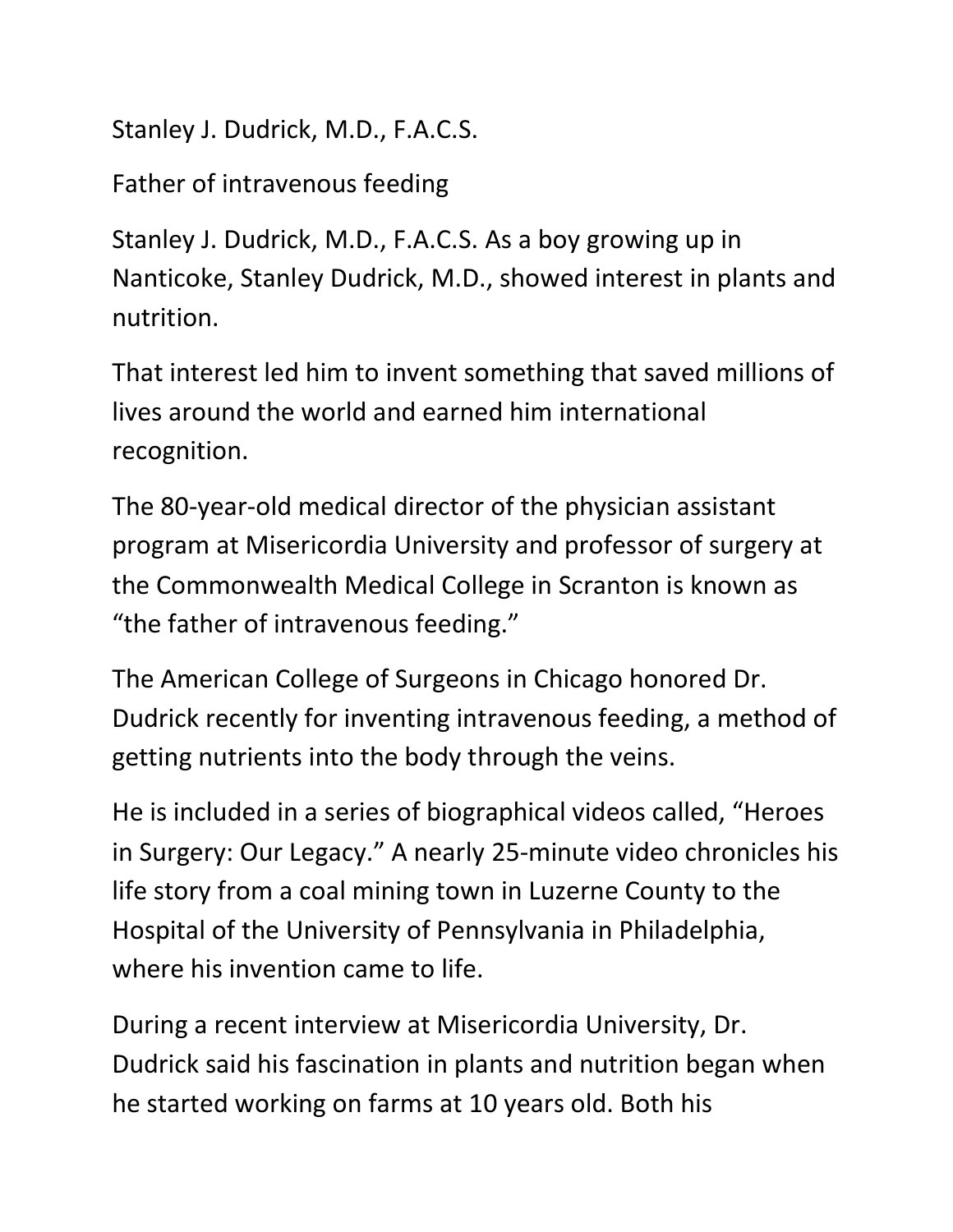grandfathers came here from Poland and owned farms in addition to working in the coal mines. His father and uncles also worked in the coal mines starting at age 13.

When Dr. Dudrick went to Franklin and Marshall College in Lancaster, he conducted a project growing tomato plants. He would change the nutrients and study the effects it would have.

He graduated with honors with his Bachelor of Science and he received his medical degree from the University of Pennsylvania School of Medicine. From 1961-1967, he was a surgical resident at the Hospital of the University of Pennsylvania.

He had no intention of becoming an investigator or a researcher. He wanted to be a surgeon. When he lost three patients one weekend as an intern, he said he thought he wasn't good enough to be a surgeon. After talking to his boss, he learned that before the patients arrived, they previously had operations elsewhere, lost 30 to 50 pounds each, were weak and died because of malnutrition.

He also learned only five to 10 percent of patients with malnutrition survive because there was no way to feed them.

"I said, 'That's not good enough for me.' I don't want to lose 90 percent of my patients," Dr. Dudrick said. "I thought why do we let people die of malnutrition?"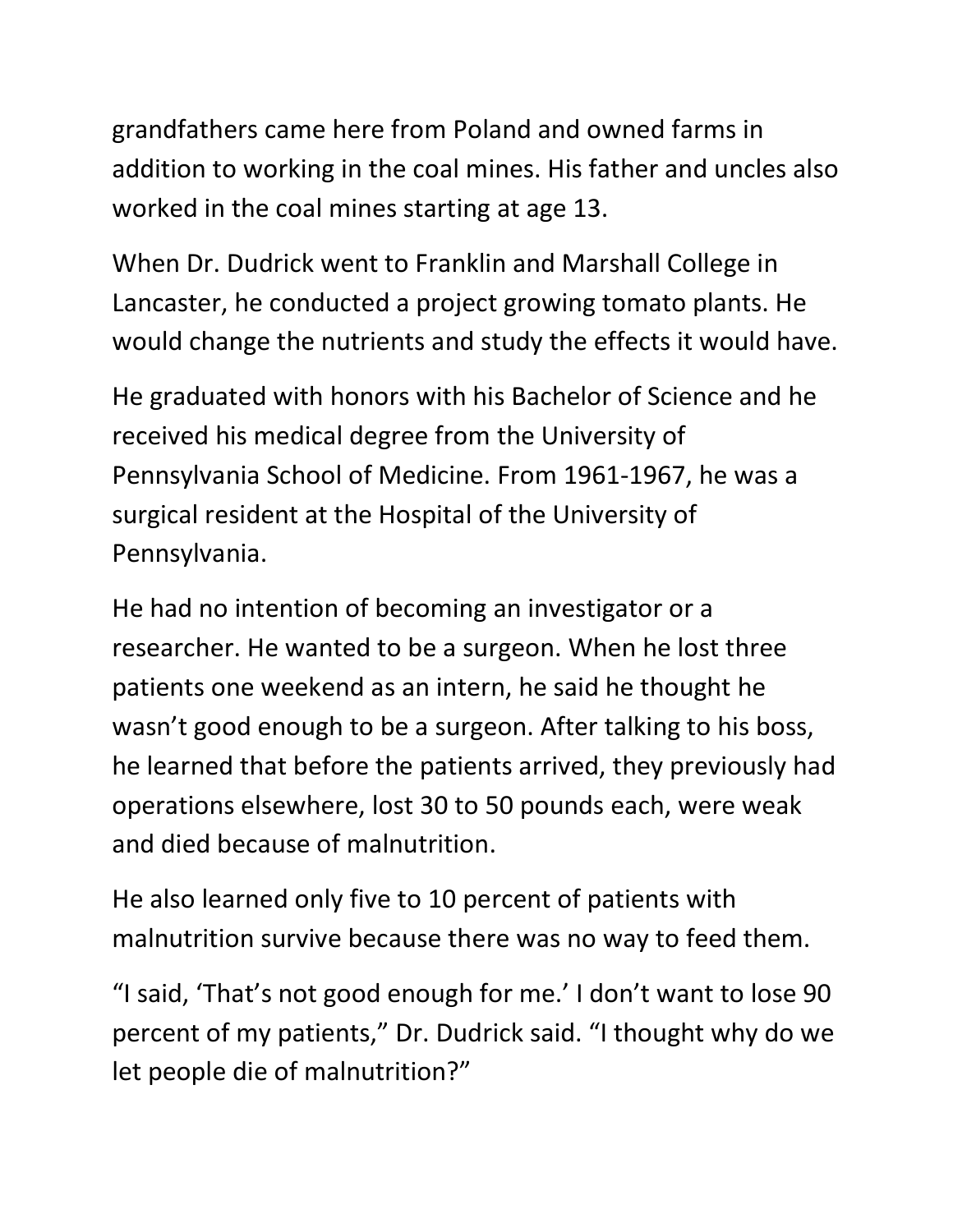No one had succeeded in feeding people through their veins. The medical profession initially thought it impossible. His boss encouraged him to see if he could develop an intravenous feeding system.

"I said, 'I don't think it's impossible.' I think we just needed to work on the technology and the techniques," Dr. Dudrick said. "He said if I feel that strongly, he would let me go to the lab instead of quitting."

That motivated Dr. Dudrick.

During the next two years, he read more than 600 papers, chapters and books and taught himself nutrition. He also talked to dietitians and biochemists and anyone who would answer his questions about nutrition. He said he knew it was feasible to feed by veins because fetuses are fed by the umbilical veins from their mothers' placentas.

"I was shoveling sand against the tide. There was no one coming up to me trying to help me. They were all just waiting for me to fall on my face," he said. "People would say it would never work. Then, they would say even if it works, it will be too expensive. Do you know what those same people said two or three years later? 'I knew it was a great idea all along, Stan.'"

After putting together all the components of an intravenous feeding system and making it work, he proved the validity of his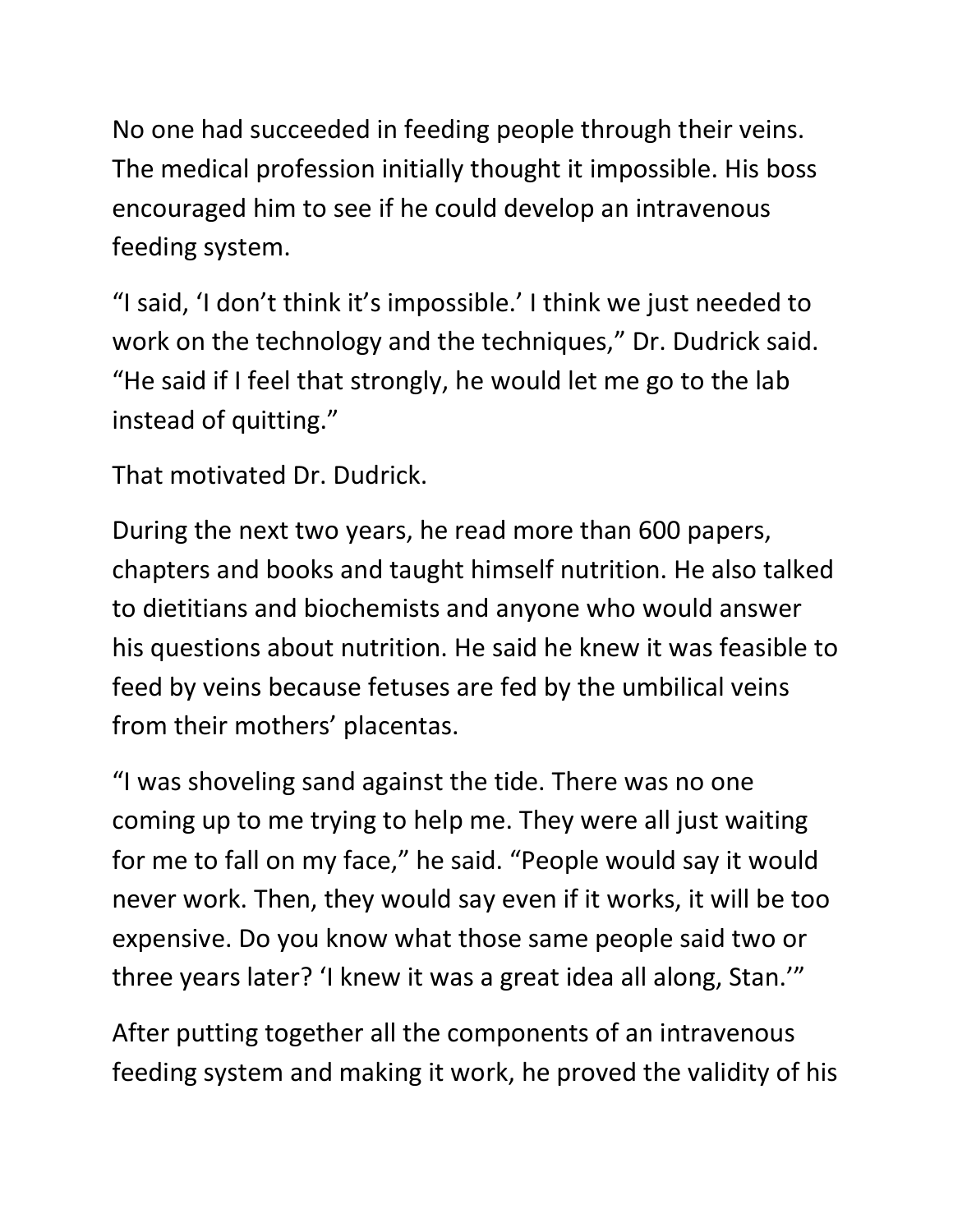idea on beagle puppies. He grew them by getting nutrients through their veins.

"I got the first set of puppies to grow for 257 days and the IV dogs grew just as well as the oral dogs," Dr. Dudrick said. "That changed my life forever."

By growing puppies, he continued to learn about which vitamins worked best.

Jack Paar, former host of The Tonight Show, became a motivating force with his joke, "The operation was a success but the patient died."

It angered him that people laughed when Mr. Paar would say that.

"That motivated me," Dr. Dudrick said. "I was going to show him that an operation can be a success and the patient won't die. Whenever I got discouraged, I would think of that."

While he was a surgical resident at the Hospital of the University of Pennsylvania from 1961-1967, he tested his intravenous feeding system on six patients considered "hopeless." All six of those patients left the hospital.

Despite the fact that he saved the patients' lives, he didn't think he was doing anything special.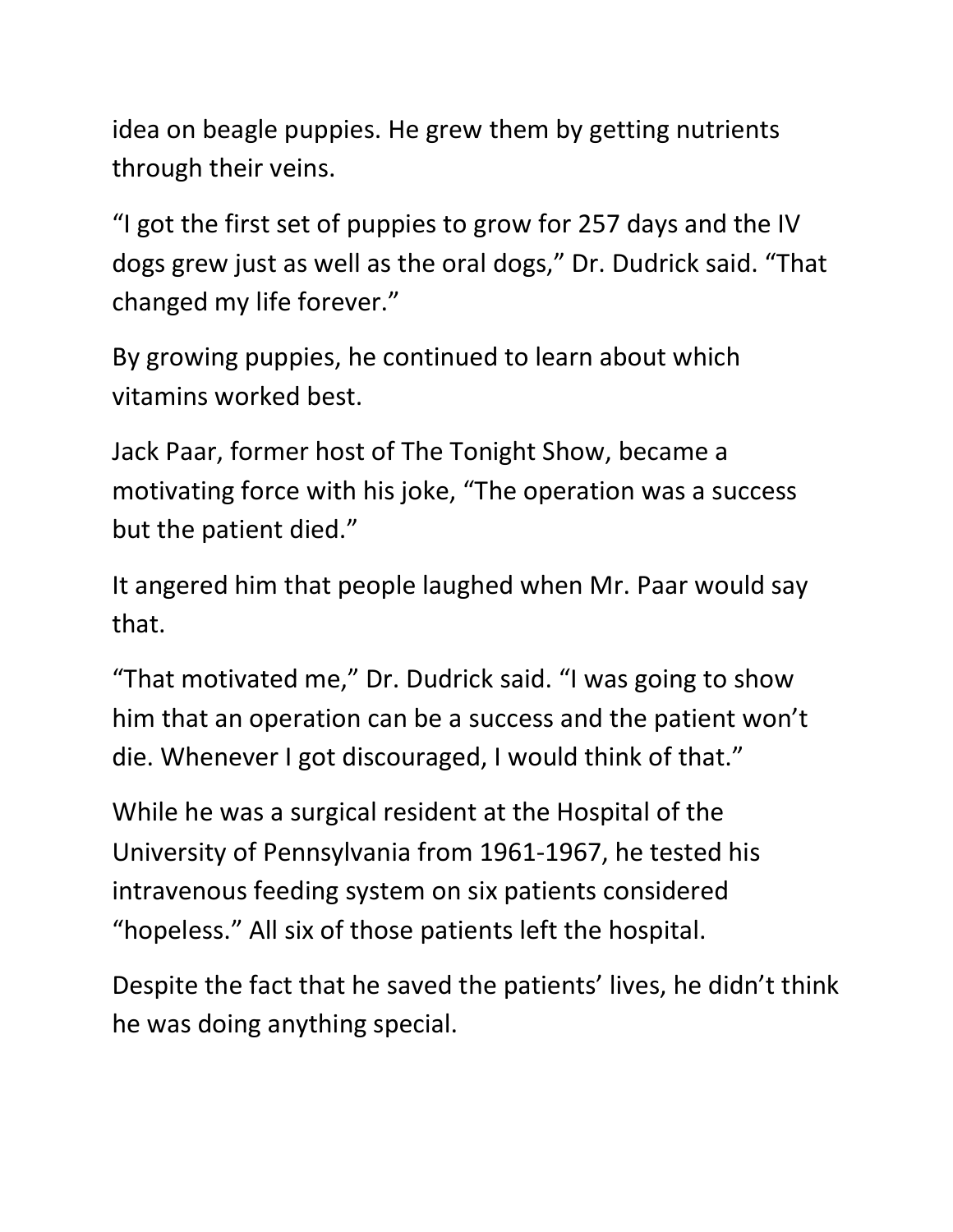"I was just showing that it could be done. I never thought that I was some kind of savior," he said. "I just think I'm somebody who tried to do the right thing and the best thing and what people would expect you to do if they're going to trust you to be their physician. I still feel that way."

After learning how Dr. Dudrick grew puppies by feeding them through their veins, a doctor at the Children's Hospital in Philadelphia asked him to use his intravenous system to feed a baby who weighed about four pounds, had an abnormal blood supply and other complications. The doctor didn't think she would survive.

By the end of the first day of intravenous feeding, the baby started moving. Every day, he added more to the solution. After 45 days of normal growth and development, it was the first example of successfully feeding a baby entirely by vein in the world.

Since then, he revolutionized the care of premature infants with low-birth weight. Most extremely low-weight babies would not have survived infancy without Dr. Dudrick's perseverance and discovery, according to the American College of Surgeons. The organization credits him for saving millions of lives.

From 1970 to 2010, Dr. Dudrick said 10 million premature babies fed with his development of TPN (total par enteral